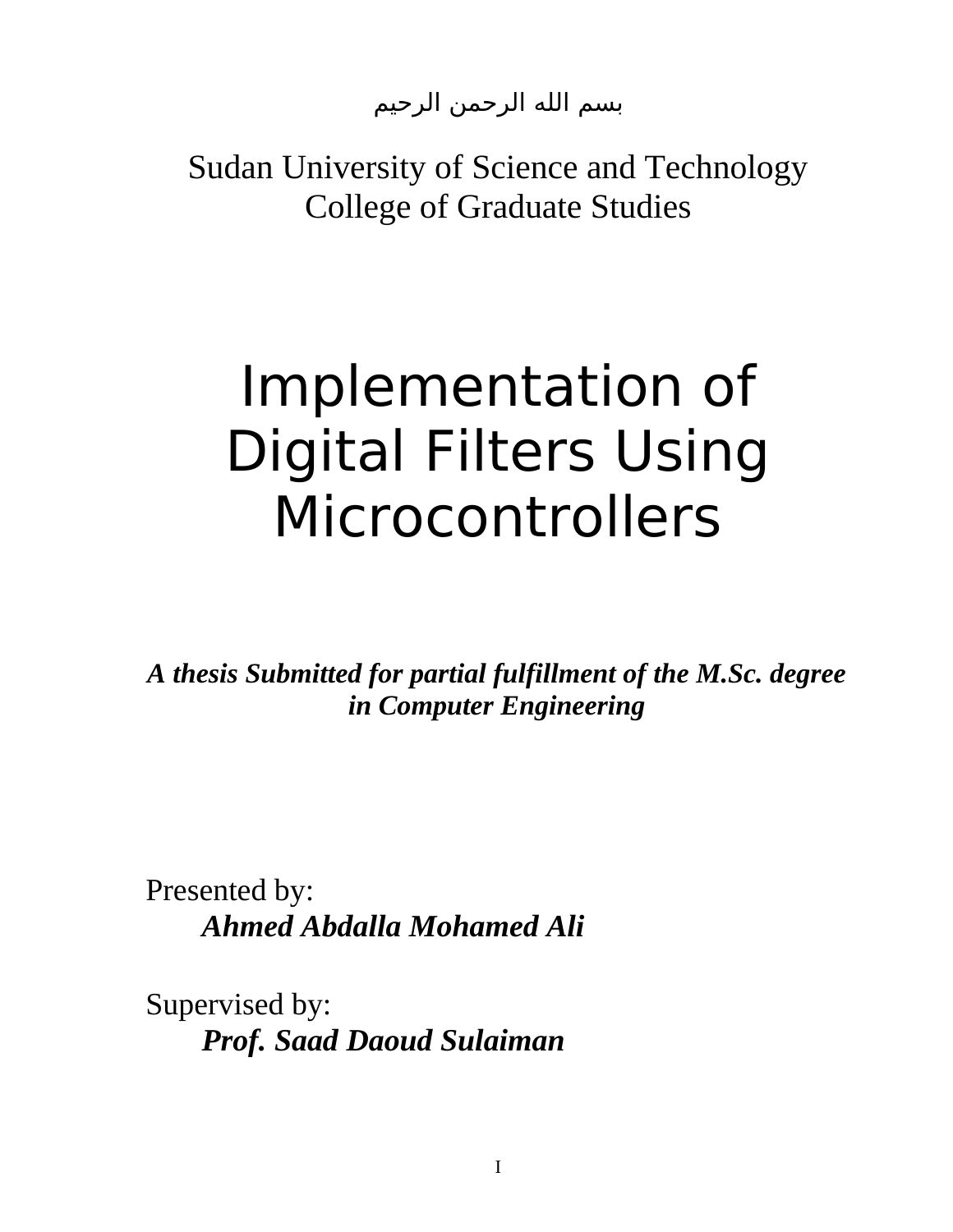#### April 2007

#### **ABSTRACT**

Applications involving processing of data from external analog sources (sensors) often require some kind of digital filtering of the data prior to using the data to respond to some external event. In these cases 8- and 16-bit Microcontrollers (MCU) comes into the picture: They are inexpensive, efficient and have all the required I/O features and communication modules needed.

The Atmel AVR microcontrollers are excellent for signal processing applications due to their powerful architecture, strong instruction set and built-in multi-channel 10-bit Analog to Digital Converter (ADC). The mega $AVR^{\otimes}$  series further have a hardware multiplier, which is important in signal processing applications.

This thesis describes the process of designing a digital filter and the implementation of an FIR filter using an Atmega16 microcontroller, which is one of Atmega Atmel AVR series family of microcontrollers.

The thesis in the first chapters explains the digital filters theory in brief, their main classifications according to the method of the digital implementation, their general equation formula for both FIR and IIR filters and describes the designing stages with the aid of a software package (MATLAB7).

In the last three chapters the thesis establishes in details the information needed for the implementation of digital filters in general on AVR microcontrollers firstly, and then focuses on the process of implementing a specific FIR filter on Atmega16 from scratch. A program has been written and a circuitry has been built, then results of the implementation are analyzed to support the theory.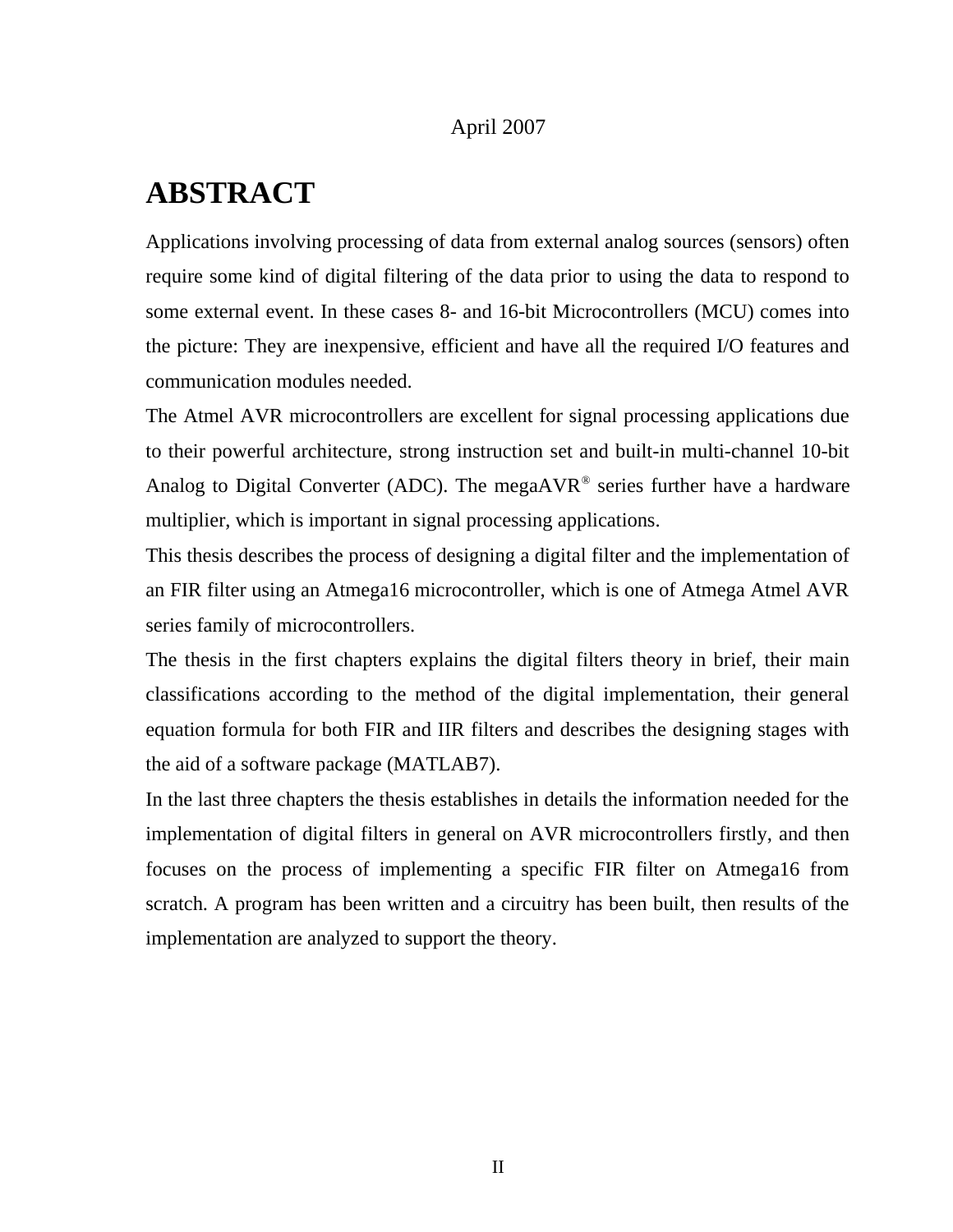# تجريدة

التطبيقات المشتملة على معالجة للبيانات من مصادر تماثلية خارجية (حساسات) غالبا ما تتطلب بعض انواع الترشيح الرقمي لتلك البيانات قيل توظيفها في . الستجابة لحدث خارجي في مثل تلك الحالت فإن المتحكمات ذات الخانات الثمانية وذات الستة عشرة خانة تدخل في الصورة .

المتحكمات AVR Atmega متحكمات ممتازة نسبة لبنيتها الفعالة، حزمة تعليماتها - القوية، والمحول التماثلي الرقمي المضمن ذو القنوات المتعددة وذو الخانات الثنائية العشرة. سلسلة mega AVR فوق ذلك، لديها ضارب مادي، وهو مهم جدا لتطبيقات معالجة الشارة .

 البحث في ابوابه الولى يشرح نظرية المرشحات الرقمية باختصار، الشكل الاساسي للمعادلة العامة لـ"مرشحات الاستجابة النبضية المنتهية" و "مرشحات الاستجابة النبضية غير المنتهية"، ويشرح مراحل التصميم بمساعدة حزمة برمجيات 7MATLAB ، وفي أبوابه الأخيرة يؤسس بالتفاصيل المعلومات المطلوبة لتطبيق الرشحات الرقمية بشكل عام على متحكمات الـ AVR أول، ثم يتمحور حول تطبيق "مرشح استجابة نبضية منتهية" محدد على المتحكم Atmega16 من البداية. تمت كتابة البرنامج ثم بنيت الدائرة العملية وحللت نتائج التطبيق لتدعم النظرية .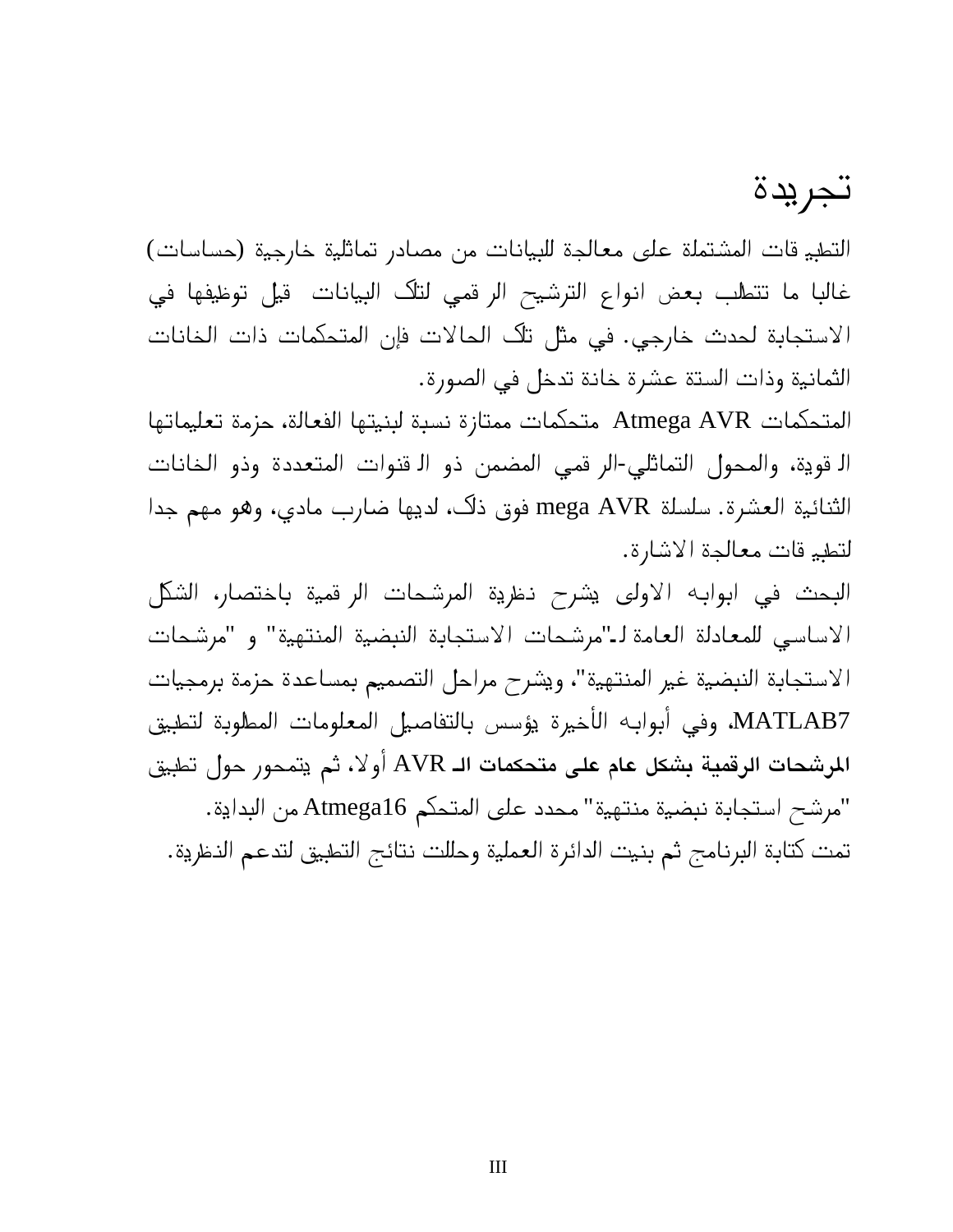### **TABLE OF CONTENTS**

| III |                                            |
|-----|--------------------------------------------|
|     |                                            |
|     |                                            |
|     |                                            |
|     |                                            |
|     |                                            |
| 1.1 |                                            |
| 1.2 |                                            |
| 1.3 |                                            |
|     | Chapter 2 PRINCIPLES OF DIGITAL FILTERS  5 |
| 2.1 |                                            |
| 2.2 |                                            |
|     | 2.2.1                                      |
|     | 2.2.2                                      |
| 2.3 |                                            |
| 2.4 |                                            |
| 2.5 |                                            |

## **Chapter 3 DIGITAL FILTERS DESIGN STAGES ………….. 17**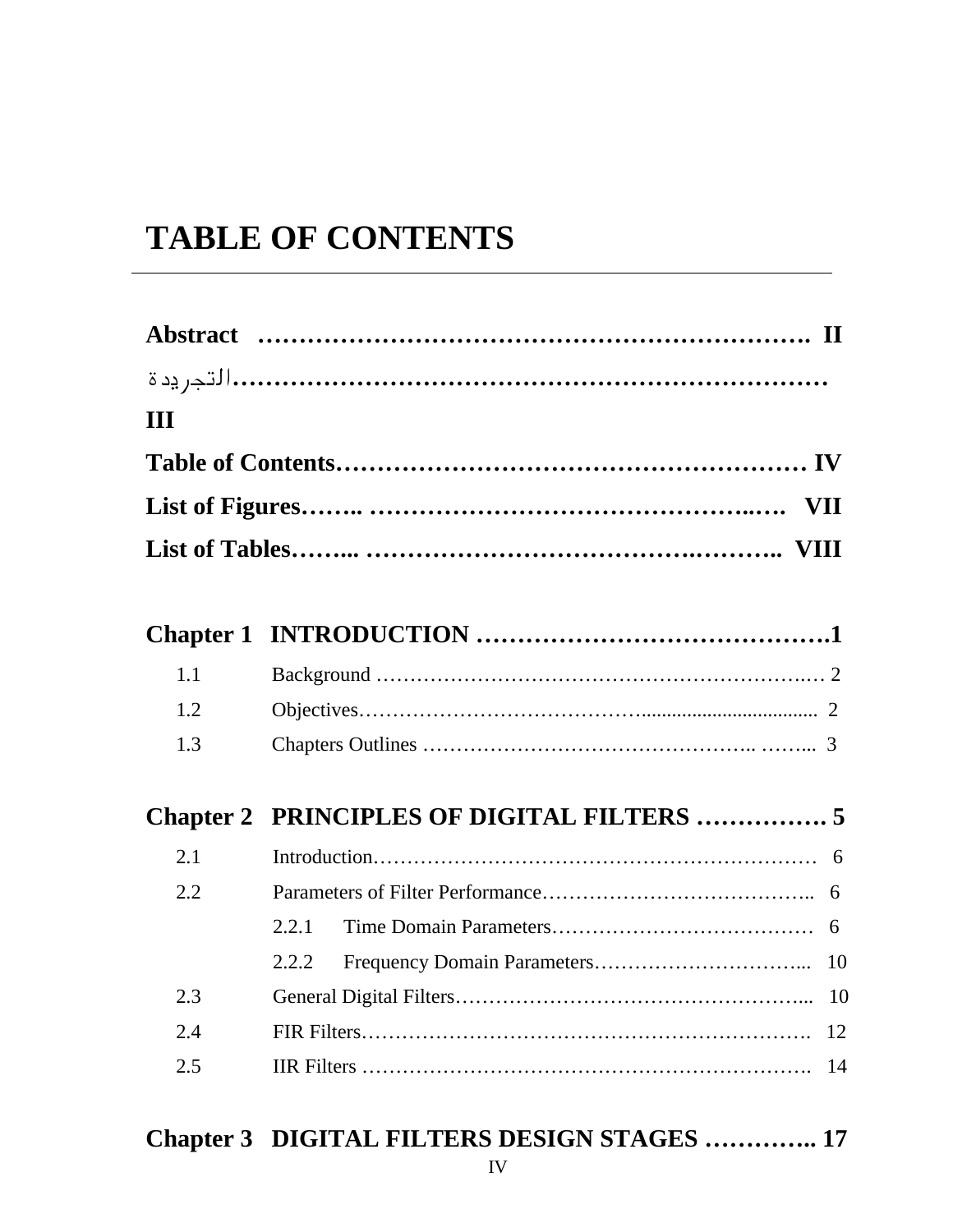| 3.1              |       |                                                      |    |
|------------------|-------|------------------------------------------------------|----|
| 3.2              |       |                                                      |    |
|                  | 3.2.1 |                                                      |    |
|                  | 3.2.2 |                                                      |    |
|                  | 3.2.3 |                                                      |    |
|                  | 3.2.4 |                                                      |    |
| 3.3              |       |                                                      |    |
| <b>Chapter 4</b> |       |                                                      |    |
| 4.1              |       |                                                      |    |
| 4.2              |       |                                                      |    |
| 4.3              |       |                                                      |    |
| 4.4              |       |                                                      |    |
| 4.5              |       |                                                      |    |
| 4.6              |       |                                                      |    |
| 4.7              |       |                                                      |    |
|                  |       |                                                      |    |
|                  |       |                                                      |    |
| <b>Chapter 5</b> |       | THE IMPLEMENTATION 36                                |    |
| 5.1              |       |                                                      |    |
| 5.2              |       |                                                      |    |
|                  |       |                                                      | 37 |
|                  | 5.2.2 |                                                      |    |
|                  | 5.2.3 |                                                      |    |
|                  | 5.2.4 |                                                      |    |
|                  | 5.2.5 |                                                      |    |
|                  | 5.2.6 |                                                      |    |
| 5.3              |       |                                                      |    |
|                  | 5.3.1 |                                                      |    |
|                  | 5.3.2 |                                                      |    |
|                  | 5.3.4 | The Built-in Analog-to-Digital Converter Settings 46 |    |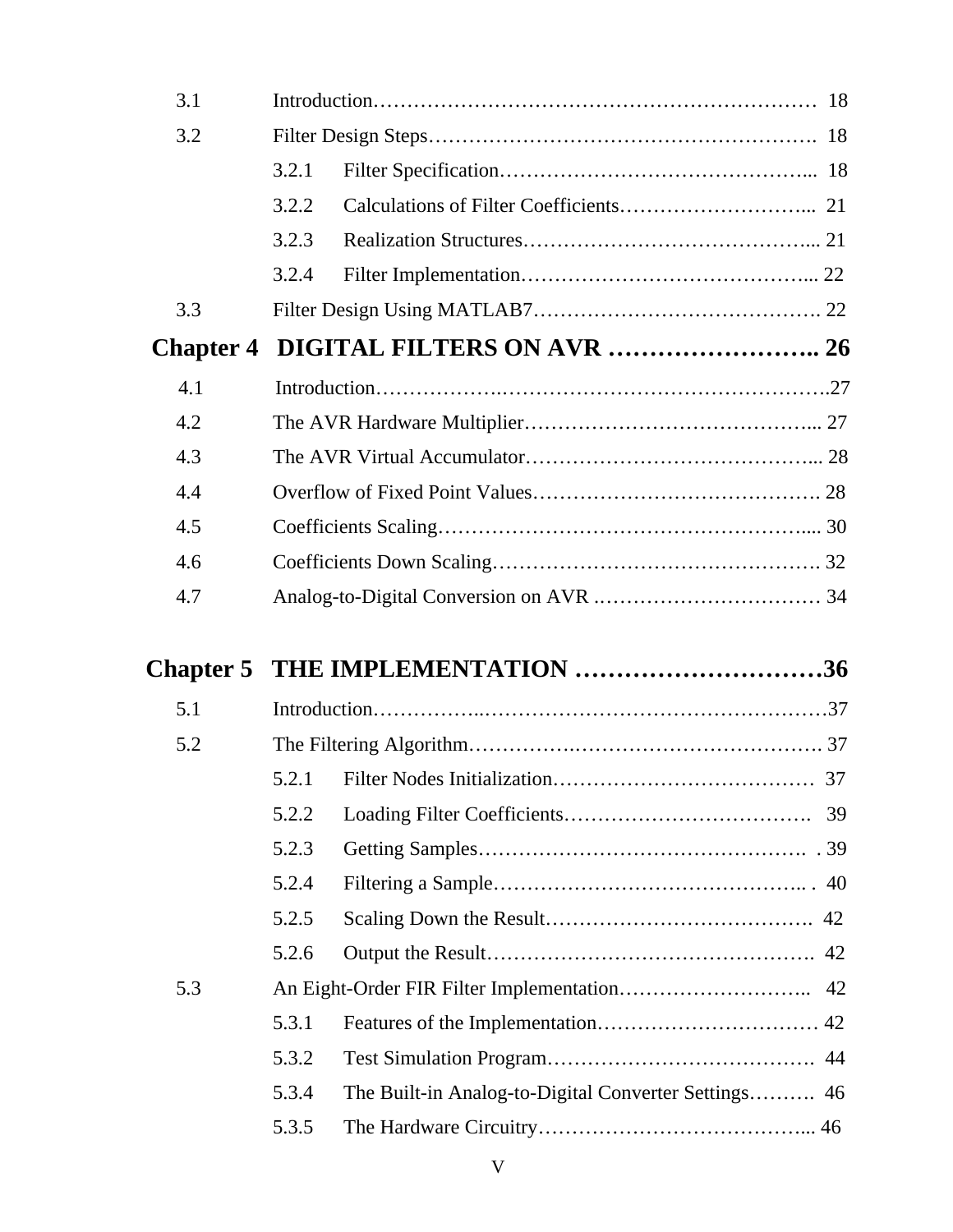| APPENDIX A: The Test Simulation Program  53       |  |
|---------------------------------------------------|--|
| APPENDIX B: The Implementation Program  59        |  |
| <b>APPENDIX C: ATmega16 Datasheet Summary  64</b> |  |
|                                                   |  |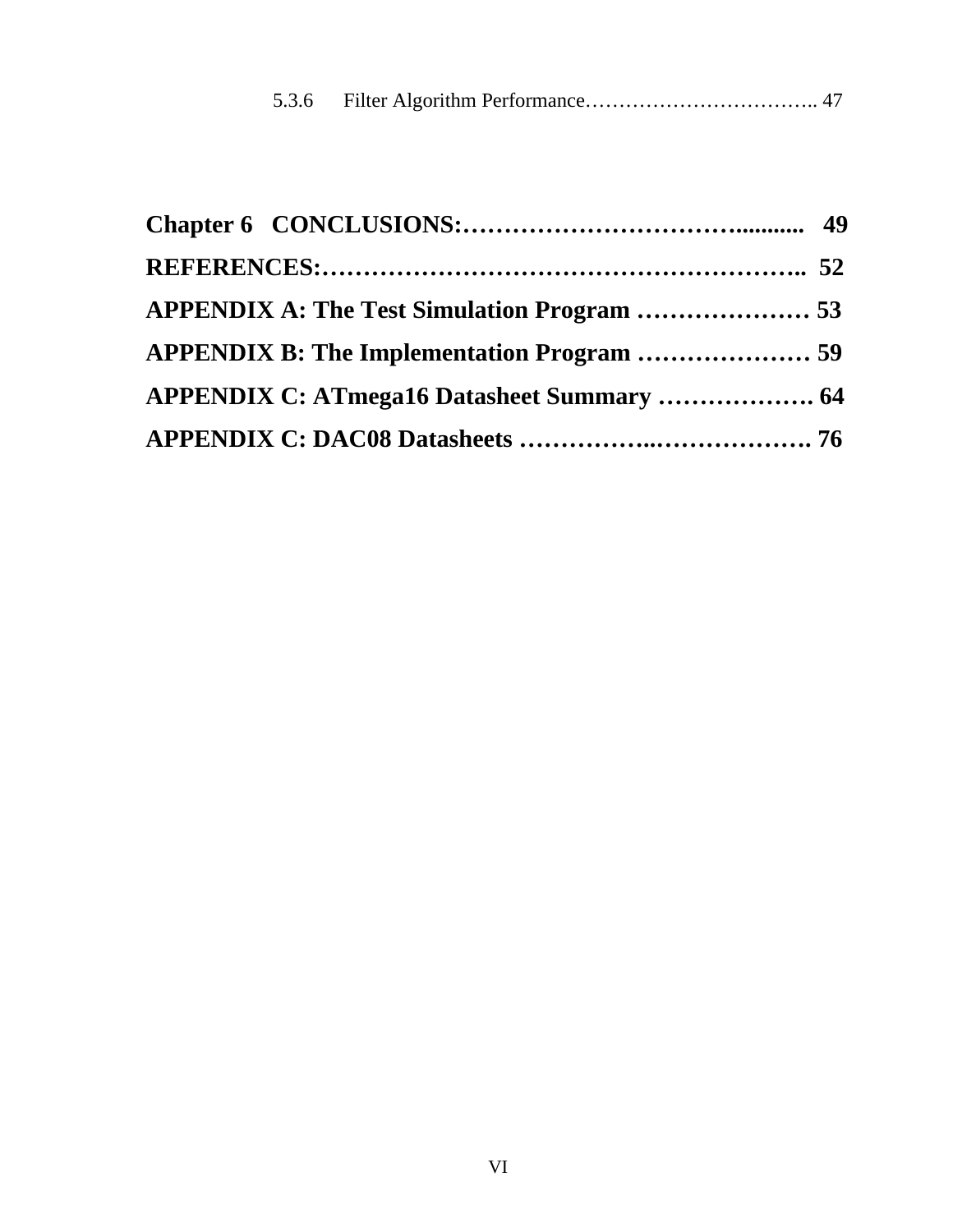#### **LIST OF FIGURES**

| Figure No. | <b>Figure Title</b>                                                  | Page |
|------------|----------------------------------------------------------------------|------|
| Figure 2.1 | Impulse Response, Step Response, and Frequency Response              | 7    |
| Figure 2.2 | Passband, Transition band, and Stopband for a 0.4 Cutoff LPF         | 8    |
| Figure 2.3 | <b>Frequency Domain Performance Parameters</b>                       | 9    |
| Figure 2.4 | System                                                               | 11   |
| Figure 2.5 | FIR FILTER Direct form I Structure                                   | 13   |
| Figure 2.6 | Magnitude Response for FIR filter, $bk = \{0.25, 0.25, 0.25, 0.25\}$ | 13   |
| Figure 2.7 | <b>IIR Filter as Direct From I Structure</b>                         | 15   |
| Figure 2.8 | <b>IIR Filter Frequency Boosting</b>                                 | 16   |
| Figure 3.1 | The Frequency Response of a Comb Filter                              | 19   |
| Figure 3.2 | Frequency response parameters                                        | 20   |
| Figure 4.1 | Un-scaling the Accumulator Value to Give Desired Filter Output       | 33   |
| Figure 5.1 | Data flow in FIR Filter Algorithm                                    | 38   |
| Figure 5.2 | <b>Filter Nodes Initializing Data Flow</b>                           | 39   |
| Figure 5.3 | Loading Filter Coefficients Data Flow                                | 40   |
| Figure 5.4 | Getting Samples from the ADC Data Flow                               | 41   |
| Figure 5.5 | <b>Filtering Algorithm Data Flow</b>                                 | 43   |
| Figure 5.6 | Magnitude Response of Eight Order FIR Filter with a Cutoff           | 44   |
|            | Frequency                                                            |      |
| Figure 5.7 | Test program filter Results against Matlab Filter Results            | 46   |
| Figure 5.8 | Circuit Block Diagram                                                | 47   |

#### **LIST OF TABLES**